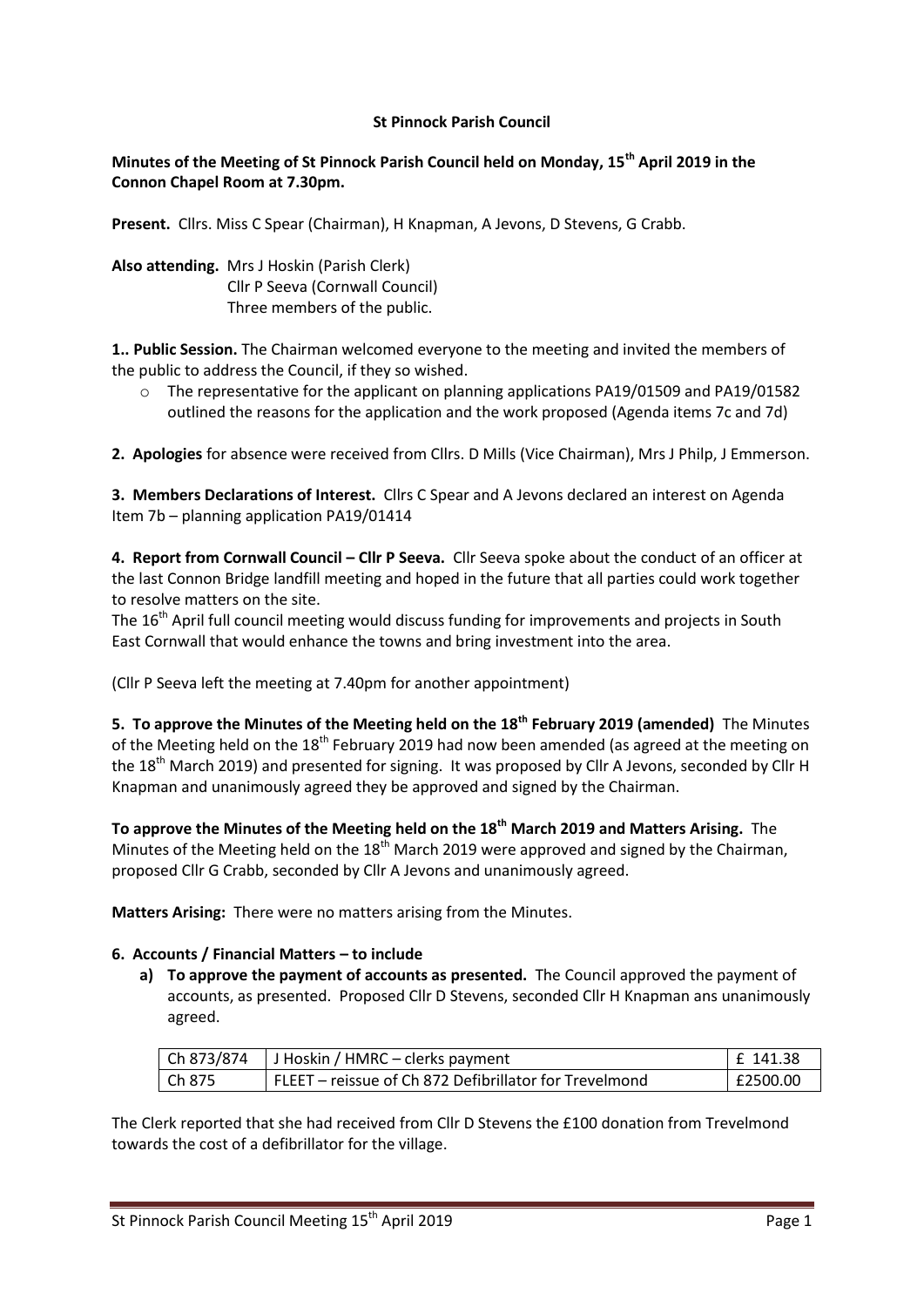- **b) To update the bank mandate.** The Clerk reported that the bank had not registered the last mandate change and requested the process be repeated. Councillors present completed the form, as required.
- **c) To confirm the appointment of an auditor rot hr 2018/2019 accounts.** Cllrs agreed to continue with the existing external auditor, proposed Cllr G Crabb, seconded Cllr H Knapman and unanimously agreed. The Clerk notified the Council that owing to the changes within the audit process and the Parish Council being in the lowest threshold (below £25,000 turnover) there was no longer a requirement to have the accounts approved by the Audit Commission (or their appointed company) and the external audit was sufficient.

**7. Planning Applications – to report on the following applications and any further applications received between the publication of the agenda and the meeting.**

- **a) PA19/01517 Ms Annette Wilshaw, SUEZ Recycling and Recovery UK, Connon Bridge, East Taphouse – Proposed further development of the existing operational Connon Bridge Landfill waste management facility with variation of conditions Nos. 2,3,4,10,11,13,15,23,31,32,33,35,36,37,38 and 40 of PA12/06980 seeking revised (reduced level) contours and revised restoration strategy including drainage /planting/public access/restoration hours matters.** Support, proposed Cllr H Knapman, seconded Cllr D Stevens and agreed by the majority. Cllr C Spear abstained having asked that the application be deferred until the next meeting when more Councillors would be present.
- b) **PA19/01414 Mr Stephen Windmill and Miss Emma Davey, Holly Cottage, East Taphouse – Creation of parking for vehicles to include new vehicular access to highway.** Support, proposed Cllr H Knapman, seconded by Cllr G Crab bans unanimously agreed.
- c) **PA19/01509 Miss Lucy Harrison, The Old Rectory, East Taphouse – Conversion of barn/carriage house to dwelling.** Support, proposed Cllr A Jevons, seconded by Cllr D Stevens and unanimously agreed.
- **d) PA19/01582 Miss Lucy Harrison, The Old Rectory, East Taphouse – Listed Building Consent for the conversion of barn/ carriage house to dwelling.** Support, proposed Cllr A Jevons, seconded by Cllr D Stevens and unanimously agreed.

## **Planning Decisions:**

**PA18/08012** Mr A Martin, Penfrane Manor Barn, Herodsfoot – Provision of driveway to service dwelling – Approved.

**8. Playing Field, East Taphouse – update from Clerk on funding to replace the surfacing.** It was proposed by Cllr A Jevons, seconded by Cllr G Crabb an unanimously agreed that the surfacing work be ordered once the funding had been approved.

The Clerk presented the ROSA annual inspection report. Copies passed to the Chairman and Cllr G Crabb.

## **9. Correspondence – report from Clerk.**

- o **Cornwall Association of Local Council –** information on the organisation.
- o **Cornwall Council**  copy of the presentation from the "Meet the Planners" event held on the  $27<sup>th</sup>$  March 2019 for the Liskeard and Looe, Caradon area (Area 7)
- o **Merchant Navy Fund –** "Fly the Red Ensign for Merchant Nay Day" 3rd September.